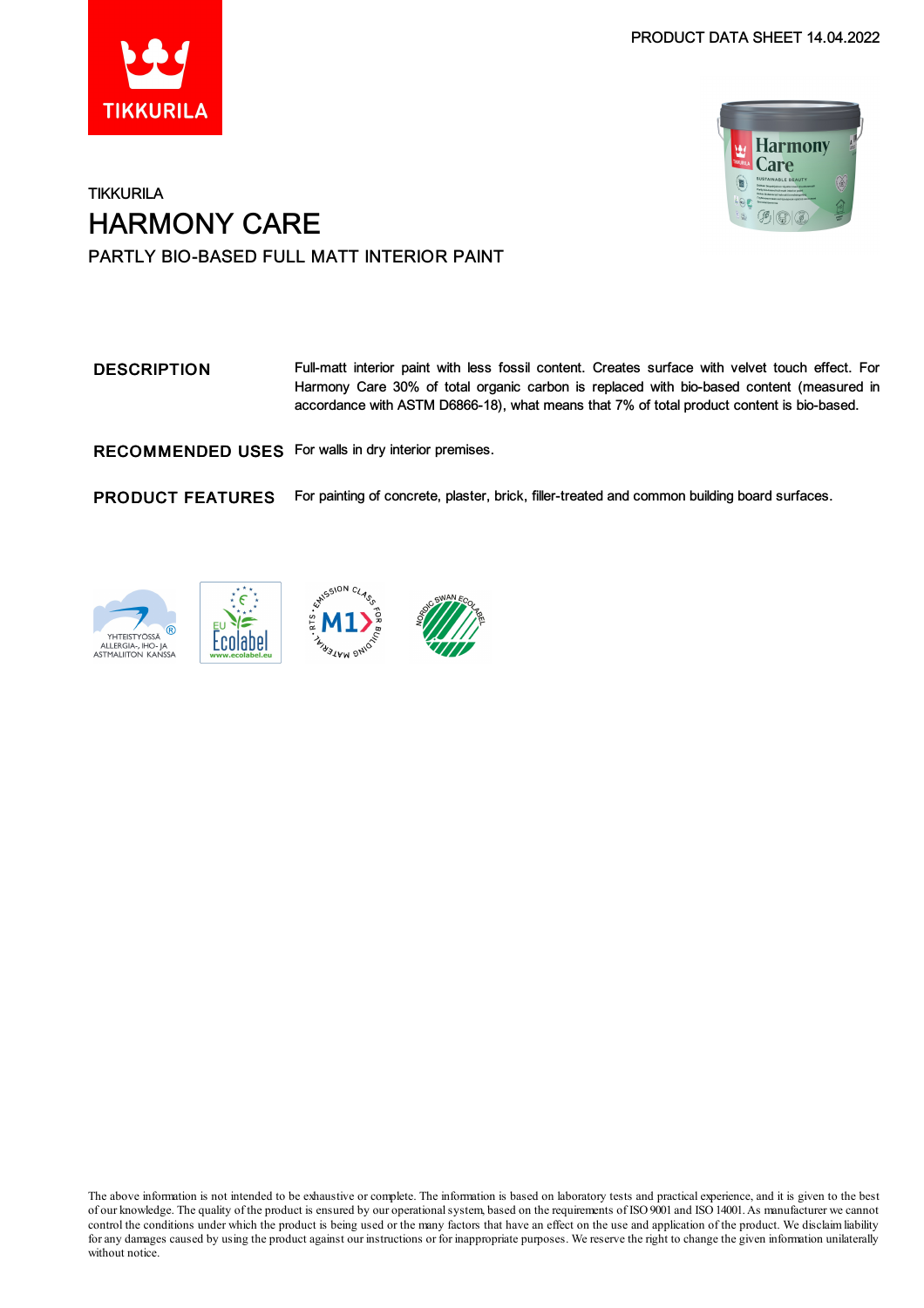

# HARMONY CARE

| <b>TECHNICAL DATA</b>      |                                                                                                                                                                                                                  |
|----------------------------|------------------------------------------------------------------------------------------------------------------------------------------------------------------------------------------------------------------|
| <b>Base paints</b>         | A BASE, C BASE                                                                                                                                                                                                   |
| <b>Colour Shades</b>       | Color cards:<br>Feel the Color 2020, Symphony Color System, Feelings colour collection, Deco Grey<br>colour card, Deco Grey Opaques, Color Now 2022.                                                             |
| Gloss                      | Full matt. 6/RT - classification.                                                                                                                                                                                |
| Coverage                   | Theoretical coverage 8-12 m <sup>2</sup> /l. Recommended dry film thickness: 36-46 um.<br>Practical coverage depends on the application method, conditions, shape and<br>roughness of the surface to be treated. |
| <b>Can sizes</b>           | A BASE: 0.9 I, 2.7 I, 9 I<br>C BASE: 0.9 I, 2.7 I, 9 I                                                                                                                                                           |
| <b>Thinner</b>             | Water                                                                                                                                                                                                            |
| <b>Application method</b>  | Brush, roller or spray application. For airless spray use a $0.017 - 0.021$ " spray tip.<br>Thinning: if necessary thin by up to 5% with water.                                                                  |
| <b>Drying time</b>         | Dust dry after 30 minutes. Recoatable after 1-2 hours.                                                                                                                                                           |
| Density (kg/l)             | Approx. 1.3 kg/l depending on shade, ISO 2811.                                                                                                                                                                   |
| <b>Chemical resistance</b> | Resistant to cleaning with mild detergents.                                                                                                                                                                      |
| Wash resistance            | Withstands wiping with a damp cleaning tool.                                                                                                                                                                     |
| Wet scrub resistance       | SFS-EN 13300 class I, ISO 11998.                                                                                                                                                                                 |
| <b>Heat resistance</b>     | 85 °C, ISO 4211-2 and ISO 4211-3.                                                                                                                                                                                |
| Volume solids (%)          | 40                                                                                                                                                                                                               |
| <b>VOC</b>                 | (cat A/a) 30g/l(2010). Harmony Care contains VOC max.10 g/l.                                                                                                                                                     |
| <b>Storage</b>             | Protect from frost. Badly closed or short cans endure badly long-time storage.                                                                                                                                   |
|                            |                                                                                                                                                                                                                  |
|                            |                                                                                                                                                                                                                  |

The above information is not intended to be exhaustive or complete. The information is based on laboratory tests and practical experience, and it is given to the best of our knowledge. The quality of the product is ensured by our operationalsystem, based on the requirements of ISO9001 and ISO14001.As manufacturer we cannot control the conditions under which the product is being used or the many factors that have an effect on the use and application of the product. We disclaimliability forany damages caused by using the product against our instructions or for inappropriate purposes. We reserve the right to change the given information unilaterally without notice.